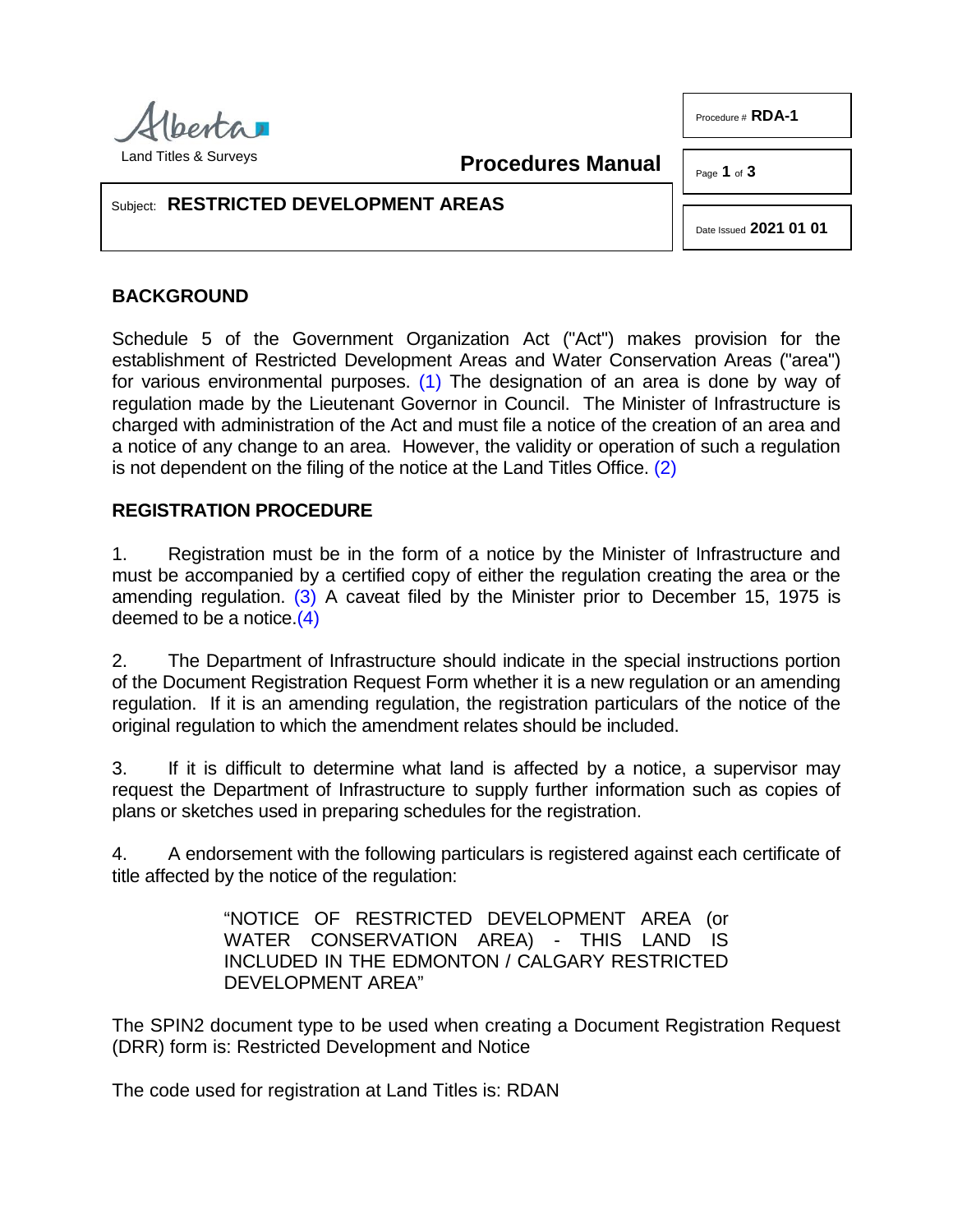Date Issued 2021 01 01 | Page 2 of 3 | Procedure # **RDA-1** 

5.(a) **Amending Regulation** - When an existing area regulation is amended, the Minister must file a further notice with a certified copy of the amending regulation attached. No endorsement of the amending notice is made against the affected certificate(s) of title except in respect of land that is being added to or removed from the area.

b) **Addition of Land to the Area** - If the effect of the amending regulation is to add land to the area, the certificate(s) of title for the additional land is endorsed under the registration number of the notice in the following manner:

> "NOTICE OF AMENDING REGULATION RE RESTRICTED DEVELOPMENT AREA NOTICE 842123456".

c) **Removal of Land from the Area** - If the amending regulation has the effect of removing land from an area, the original notice is discharged from the appropriate certificate(s) of title using the registration number of the amending notice. If the land removed is not all of the land described in the certificate of title, the original notice should be checked to determine if a partial discharge is appropriate.

6. **Storage of Amending Notices** - The Act requires that a notice of an amending regulation be stored with the original regulation and the two are treated as one document. The notice of amending regulation is endorsed with the following statement:

> "AMENDS RESTRICTED DEVELOPMENT AREA NOTICE 841345678. ORIGINAL NOTICE OF AMENDING REGULATION IS STORED WITH ORIGINAL NOTICE OF REGULATION".

A note must accompany the notice of amending regulation when it is sent for microfilming requesting that it be returned to the examiner so that the following storage procedure can be followed. A photocopy of the notice of amending regulation is made and sent in the normal course to the Records Centre. The original notice of amending regulation is attached to the original notice of regulation either in the Document Filing Section or by recalling the original notice from the Records Centre. The original notice of regulation is endorsed with the following statement:

> "NOTICE OF AMENDING REGULATION REGISTERED AS 861345678".

If the original notice of regulation is a microfilmed document, the page on which the statement is endorsed is re-microfilmed.

7. **Rescission of Regulation** - When a regulation is rescinded but not replaced, a notice to that effect with the rescinding regulation attached is registered and the original notice is discharged.